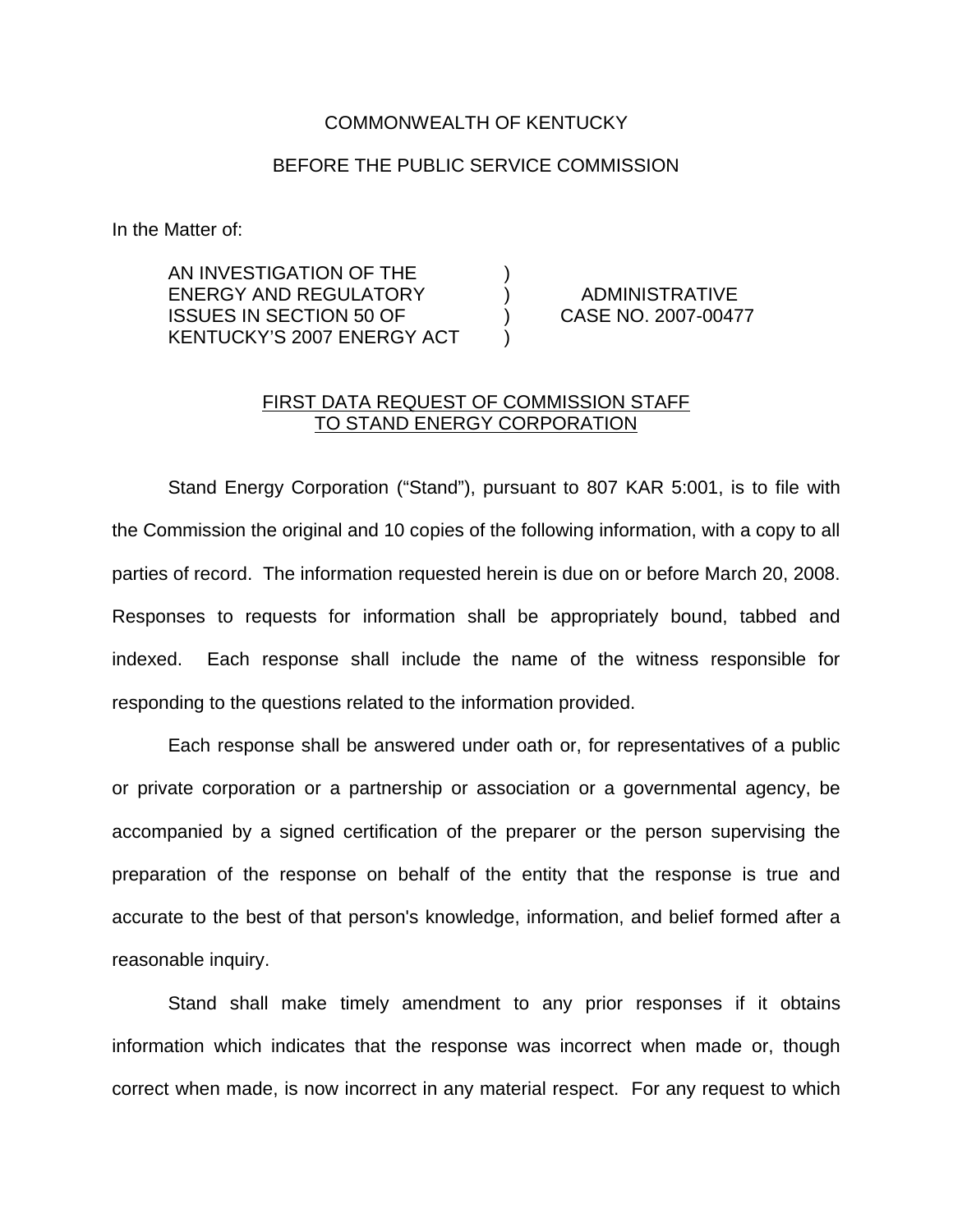Stand fails or refuses to furnish all or part of the requested information, it shall provide a written explanation of the specific grounds for its failure to completely and precisely respond.

Careful attention shall be given to copied material to ensure that it is legible. When the requested information has been previously provided in this proceeding in the requested format, reference may be made to the specific location of that information in responding to this request.

1. Provide a definition of the term "utility" as used in the testimony of Mark T. Ward ("Ward Testimony"), page 3, line 2, and state whether Stand is included or excluded from that definition.

2. Provide a definition of the term "energy efficiency" as used in the Ward Testimony at page 3, line 3.

3. Explain in detail the reasons why Stand believes that the financial interests of Kentucky's major local gas distribution companies ("LDCs") are not now aligned with the goals of achieving energy efficiency and lowest life-cycle energy costs to all classes of ratepayers.

4. Refer to pages 2-3 of the Ward Testimony concerning the purpose of the testimony. Provide a detailed explanation of how Stand's proposed changes to the rate structures and tariffs of LDCs in Kentucky are related to aligning the financial interests of the utility with the goals of achieving energy efficiency and lowest life-cycle energy costs to all classes of ratepayers.

5. Since natural gas is a fungible commodity, explain how allowing a customer to purchase its gas commodity from a supplier other than the incumbent LDC produces energy efficiency.